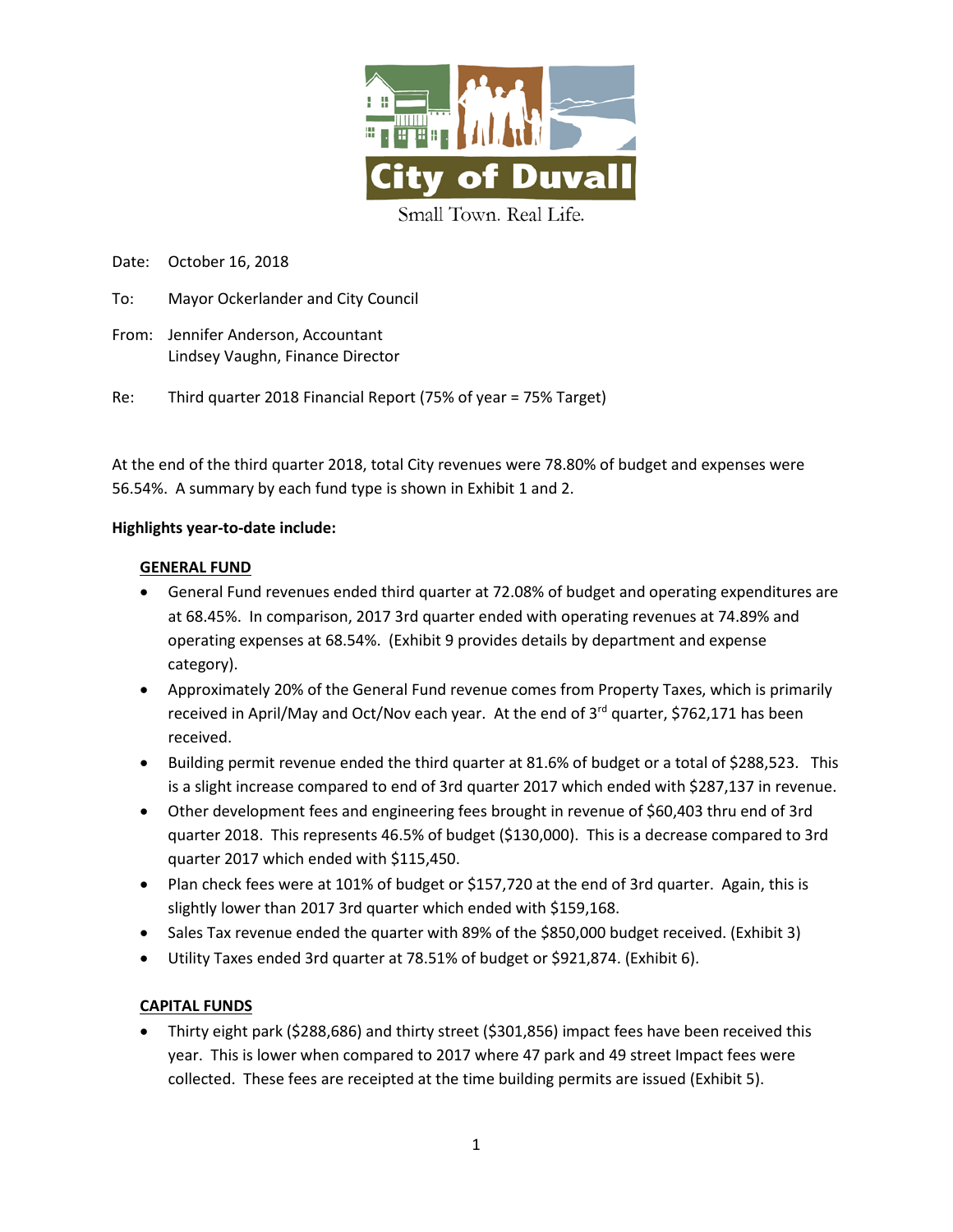• Real Estate Excise Tax (REET) ended the 3rd quarter at 144% of budget with homes and property continuing to sell at increased prices. (Exhibit 4).

## **UTILITY FUNDS**

• The City has Revenue debt for the water and sewer utility as shown in Exhibit 7.

## **ALL FUNDS**

- Interest revenue ended the 3rd quarter at \$135,346. This is 149% of the 2018 budget, \$90,585.
- Reserve fund balances are being met (Exhibit 8).

Please feel free to contact me if you have any questions, 425-939-8066.

|                           | 2018                | 2018                   | 2018                                         | <b>YTD 2018</b> | %               |               |
|---------------------------|---------------------|------------------------|----------------------------------------------|-----------------|-----------------|---------------|
| <b>Fund Types</b>         | <b>Total Budget</b> | Begin. Fund<br>Balance | <b>Total Budget Less</b><br>Begin. Fund Bal. | <b>Revenues</b> | <b>Received</b> | <b>Target</b> |
| General Fund              | 7,004,585           | 1,783,257              | 5,221,328                                    | 3,763,581       | 72.08%          | >75%          |
| Contingency Fund          | 230,167             | 228,867                | 1,300                                        | 1,934           | 148.77%         | 275%          |
| Special Revenue Funds     | 1,008,181           | 154,046                | 854,135                                      | 488,833         | 57.23%          | 275%          |
| Debt Service              | 496,542             | 19,865                 | 476,677                                      | 357,508         | 75.00%          | 275%          |
| Capital Project Funds     | 6,329,668           | 3,819,302              | 2,510,366                                    | 2,230,098       | 88.84%          | 275%          |
| Utility Funds             | 13,425,630          | 6,737,927              | 6,687,703                                    | 5,586,732       | 83.54%          | 275%          |
| Bond Redemption & Reserve | 425,275             | 283,500                | 141,775                                      | 106,910         | 75.41%          | >75%          |
| Internal Service Funds    | 1,270,267           | 789,870                | 480,397                                      | 367,230         | 76.44%          | 275%          |
| Totals                    | \$30,190,314        | 13,816,633             | \$<br>16,373,681                             | \$12,902,826    | 78.80%          | >75%          |

|  |  | EXHIBIT 1: Budget to Actual Revenues thru September 30, 2018 - all funds |  |
|--|--|--------------------------------------------------------------------------|--|
|--|--|--------------------------------------------------------------------------|--|

Total revenues are slightly above the target of 75% or higher.

## **EXHIBIT 2: Budget to Actual Expenditures thru September 30, 2018 – all funds**

|                           | 2018                | 2018                                        | 2018                                       | <b>YTD 2018</b>     | %        |               |
|---------------------------|---------------------|---------------------------------------------|--------------------------------------------|---------------------|----------|---------------|
| <b>Fund Types</b>         | <b>Total Budget</b> | <b>Budget Ending</b><br><b>Fund Balance</b> | <b>Total Budget less</b><br>End. Fund Bal. | <b>Expenditures</b> | Expended | <b>Target</b> |
| General Fund              | 7,004,585           | 1,703,887                                   | 5,300,698                                  | 3,628,570           | 68.45%   | $\leq$ 75%    |
| Contingency Fund          | 230,167             | 230,167                                     |                                            |                     | #DIV/0!  | 525%          |
| Special Revenue Funds     | 1,008,181           | 129,121                                     | 879,060                                    | 432,791             | 49.23%   | 525%          |
| Debt Service              | 496,542             | 19,866                                      | 476,677                                    | 55,838              | 11.71%   | 525%          |
| Capital Project Funds     | 6,329,668           | 3,372,551                                   | 2,957,117                                  | 1,343,519           | 45.43%   | $\leq$ 75%    |
| Utility Funds             | 13,425,630          | 7,293,477                                   | 6,132,153                                  | 3,474,352           | 56.66%   | 525%          |
| Bond Redemption & Reserve | 425,275             | 285,500                                     | 139,775                                    | 1,988               | 1.42%    | 525%          |
| Internal Service Funds    | 1,270,267           | 699,901                                     | 570,366                                    | 367,180             | 64.38%   | 525%          |
| Totals                    | \$30,190,314        | 13,734,469<br>S                             | \$<br>16,455,845                           | 9,304,238<br>S      | 56.54%   | 525%          |

Expenditures are below the 75% target at the end of the 3rd quarter.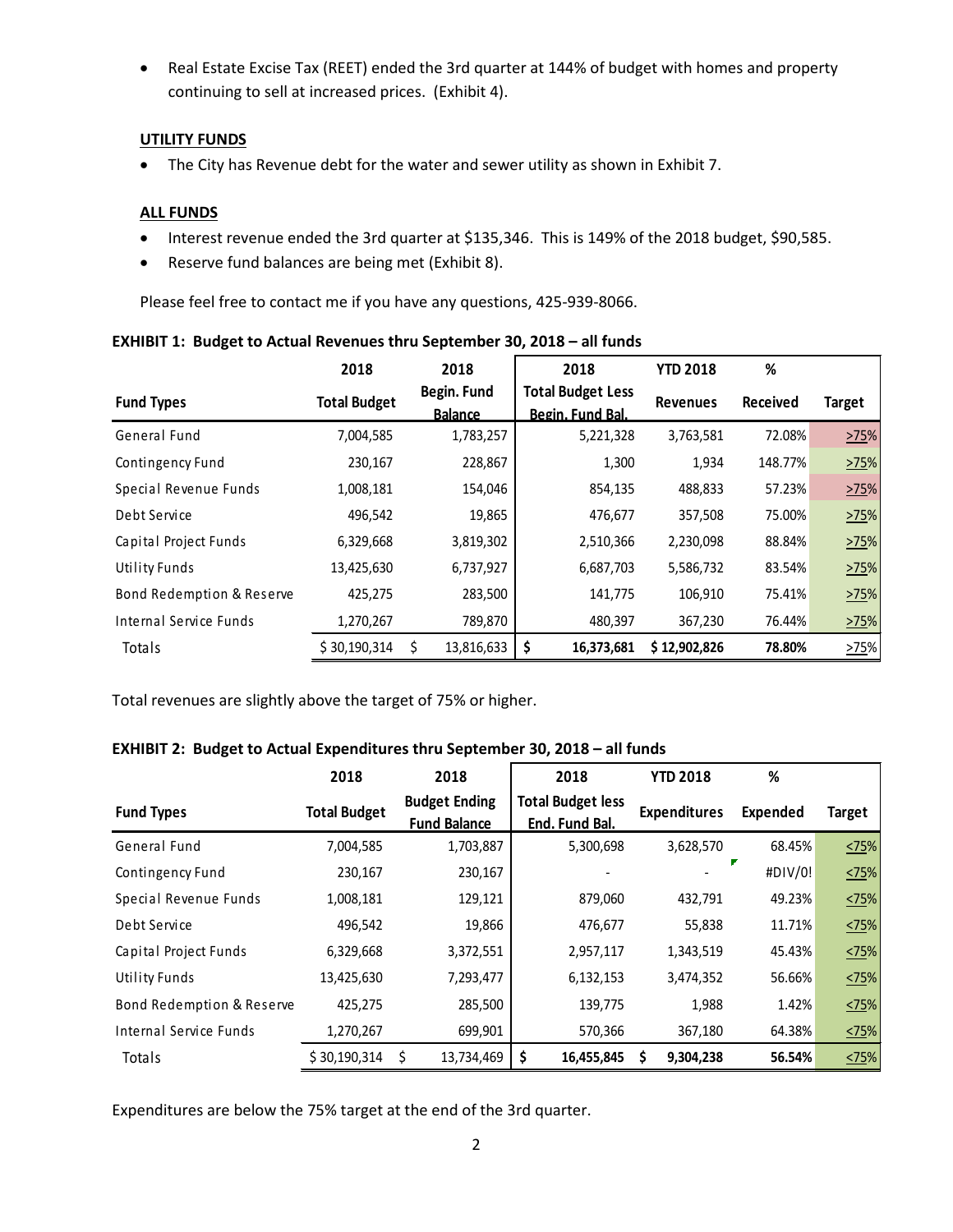#### **EXHIBIT 3: Sales Tax**



Sales tax ended the 3rd quarter at 88.96% of our \$850,000 budget and is 13.2% higher than third quarter 2017 sales tax revenues.



#### **EXHIBIT 4: REET**

Real Estate Excise Tax Revenues (REET) were at 144% of the 2018 budget (\$400,000) at the end of the quarter. These funds are primarily for capital improvements.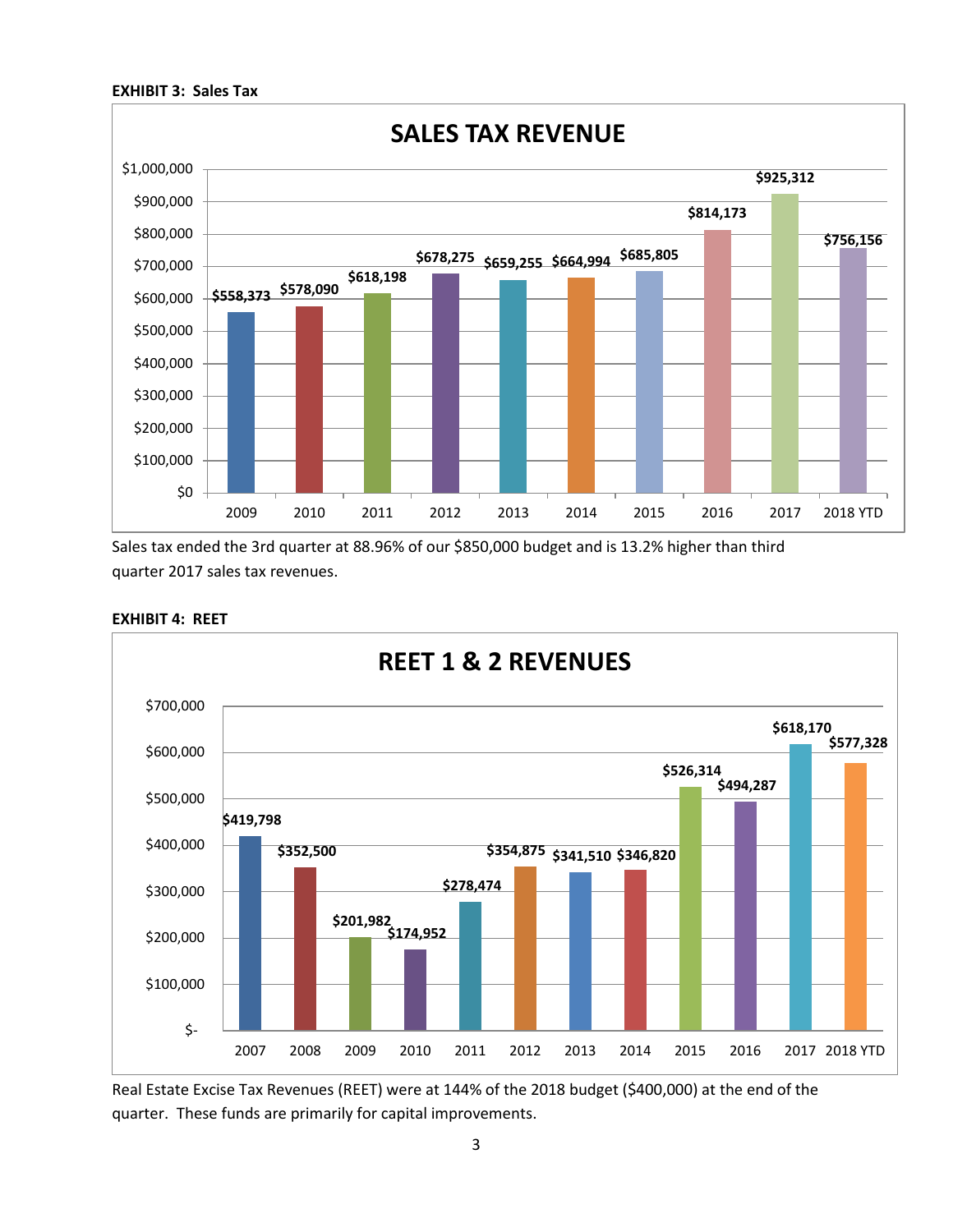

The City has collected 38 park impact fees, or 64.70% of budget (\$446,215), thru September 30, 2018. Park impact fees are restricted for park capital improvements.



The City has collected 30 street impact fees, or 60.47% of budget (\$499,163), thru September 30, 2018. Street impact fees are restricted for transportation capital improvements.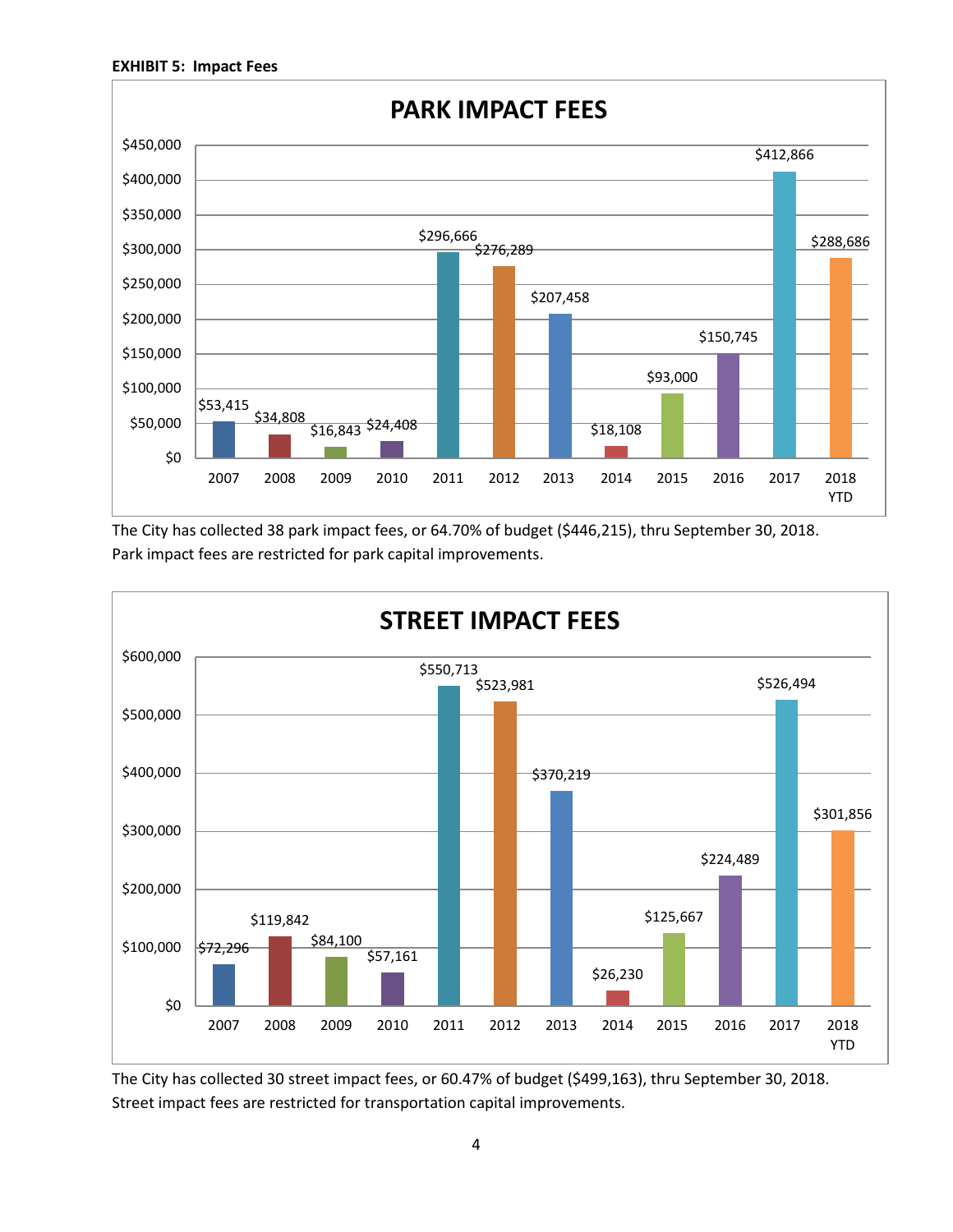### **EXHIBIT 6: Utility Taxes**



At the end of the third quarter, utility taxes are at 78.51% of budget (\$1,174,200). Utility tax revenues are from electric, gas, telephone, garbage, cable, and the city's water, sewer, and storm drain utilities.

| <b>EXHIBIT 7: Debt</b>                |                  |
|---------------------------------------|------------------|
| <b>General Obligation Debt</b>        | <b>Principal</b> |
| Big Rock Ball Field                   | 1,630,000        |
| Main Street Project                   | 2,855,000        |
| <b>Total General Obligation Debt</b>  | \$<br>4,485,000  |
| *1st GO Debt Payment was on 12/1/2017 |                  |
| <b>Utility Revenue Debt</b>           | Principal        |
| Sewer Bonds                           | 135,000          |
| SRF WWTP Loan                         | 2.298.511        |

**Total Revenue Debt \$ 2,433,511**

The City issued \$4,865,000 in Limited-Term General Obligation (LTGO) debt on February 22, 2017. The utilities have outstanding loans and revenue bonds as shown above. Duvall has bond reserves set aside which are in compliance with bond covenants.

#### 5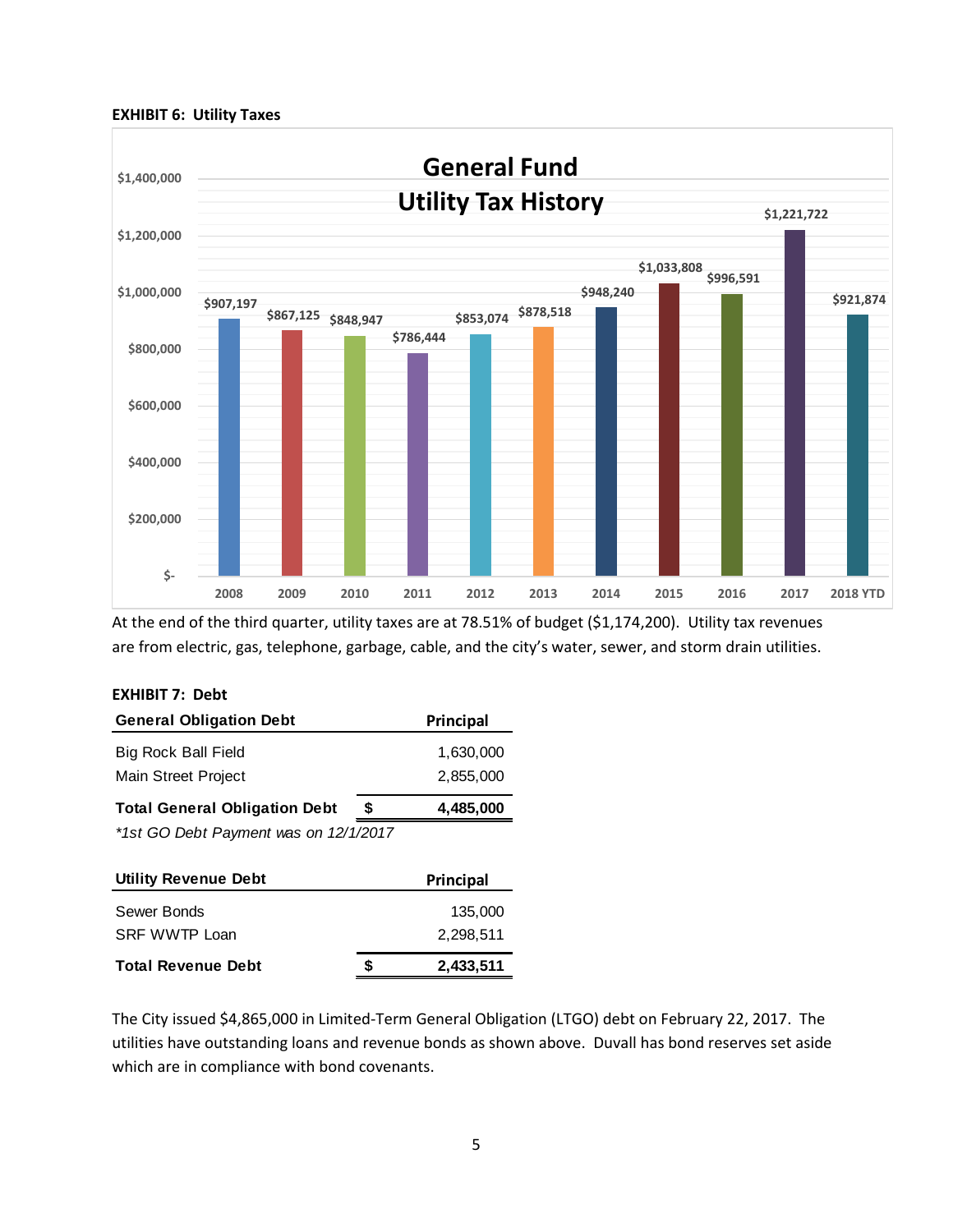## **EXHBIT 8: Fund Balance Reserves**

| ₽  | 001 General Fund              | \$        | 577,426 17% of operating budget, plus misc reserves  |
|----|-------------------------------|-----------|------------------------------------------------------|
| F. | 001 Disaster Relief           |           | 25,000 Established by City Council                   |
| F. | 002 Contingency               |           | 228,867 Maximum allowed is 37.5% of Assessed Value   |
|    | 401 Water Utility             |           | 700,677 Established by City Council, Increase by CPI |
|    | 402 Sewer Utility             |           | 934,236 Established by City Council, Increase by CPI |
|    | 402 Sewer Utility, DOE Loan   |           | 335,000 Annual Loan Amount                           |
|    | 404 Storm Drain               |           | 291,950 Established by City Council, Increase by CPI |
|    | 411 Utility Bond Debt Reserve |           | 159,000 Per Bond Ordinance and Covenants             |
|    | 501 Equipment Fund            |           | 200,000 Established by City Council                  |
|    | 503 Insurance Deductible      | 13,200    | Insurance Liability                                  |
|    | <b>Total Restricted Funds</b> | 3,465,356 |                                                      |

- Reserve balances are being met.
	- o The revenues are being internally tracked and accounted for per the reserve resolution. The finance department was made aware through trainings that the City was not allowed to classify the reserves stated within the resolution as "reserved" through the Washington State Auditor's definition. This has resulted on the financial statements showing the internally restricted money as unreserved, even though internally it is reserved by City Council.
- The City has a total of \$17,131,820.63 cash on hand.
	- o Additional information may be found in the third quarter investment report.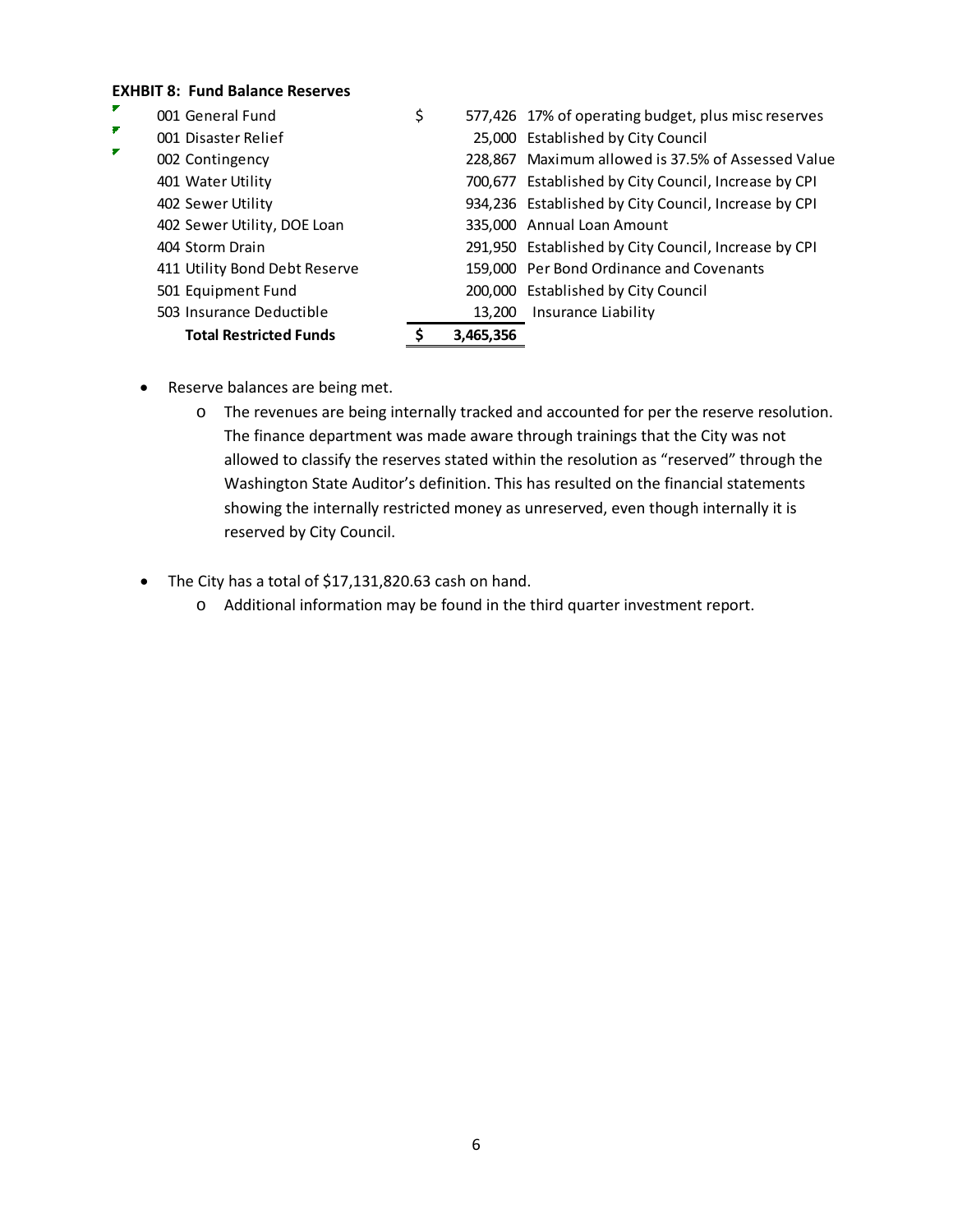| <b>EXHIBIT 9:</b>                     |                    |       |              |                    |            |
|---------------------------------------|--------------------|-------|--------------|--------------------|------------|
| <b>Annual Revenue Report</b>          |                    |       |              | Target $\geq 75\%$ |            |
| General Fund as of 9/30/18            |                    |       |              | <b>YTD%</b>        | 2017       |
| <b>Resources</b>                      | 2018 Budget        |       | <b>YTD</b>   | <b>Collected</b>   | Comparison |
| <b>Begin Fund Balance</b>             | \$<br>1,783,256.52 | \$    | 1,783,256.52 | 100.00%            | 100.00%    |
| Taxes                                 | 3,733,706.00       |       | 2,611,707.76 | 69.95%             | 70.43%     |
| <b>Licenses &amp; Permits</b>         | 605,425.00         |       | 484,382.19   | 80.01%             | 100.85%    |
| Intergovernmental Revenues            | 226,150.00         |       | 132,380.00   | 58.54%             | 58.70%     |
| <b>Charges for Goods and Services</b> | 344,810.00         |       | 295,609.87   | 85.73%             | 98.90%     |
| <b>Fines &amp; Penalties</b>          | 53,400.00          |       | 38,276.59    | 71.68%             | 71.76%     |
| <b>Miscellaneous Revenues</b>         | 102,855.00         |       | 84,688.59    | 82.34%             | 82.63%     |
| Other                                 | 154,982.00         |       | 116,535.84   | 75.19%             | 77.08%     |
| TOTAL OPERATING REVENUE:              | \$<br>5,221,328.00 | \$    | 3,763,580.84 | 72.08%             | 74.89%     |
| <b>TOTAL</b>                          | \$<br>7,004,584.52 | \$    | 5,546,837.36 | 79.19%             | 79.96%     |
| <b>Annual Expense Report</b>          |                    |       |              | Target $< 75\%$    |            |
| General Fund as of 9/30/18            |                    |       |              | <b>YTD%</b>        | 2017       |
| <b>Expenses by Department:</b>        | 2018 Budget        |       | <b>YTD</b>   | <b>Spent</b>       | Comparison |
| Legislative                           | \$<br>93,770.00    | $\$\$ | 74,209.58    | 79.14%             | 72.82%     |
| Executive                             | 220,931.00         |       | 161,572.37   | 73.13%             | 84.74%     |
| <b>Community Events</b>               | 32,000.00          |       | 20,059.87    | 62.69%             | 0.00%      |
| Finance Dept.                         | 313,840.00         |       | 204,127.27   | 65.04%             | 85.59%     |
| Planning Dept.                        | 486,683.00         |       | 266,766.60   | 54.81%             | 62.69%     |
| <b>Building Dept.</b>                 | 207,981.00         |       | 175,810.17   | 84.53%             | 74.08%     |
| Police Dept.                          | 2,588,882.00       |       | 1,778,342.55 | 68.69%             | 61.56%     |
| <b>Economic Development</b>           | 47,500.00          |       | 39,742.85    | 83.67%             | 0.00%      |
| Recycling Dept.                       | 25,300.00          |       | 2,157.44     | 8.53%              | 109.16%    |
| <b>Civil Service</b>                  | 15,923.00          |       | 7,428.18     | 46.65%             | 135.13%    |
| Parks Dept.                           | 329,495.00         |       | 214,660.42   | 65.15%             | 63.90%     |
| <b>Cultural Commission</b>            | 44,200.00          |       | 25,583.95    | 57.88%             | 60.19%     |
| <b>City Mitigation Projects</b>       | 6,000.00           |       |              | 0.00%              | 0.00%      |
| <b>Engineering Dept.</b>              | 202,827.50         |       | 139,428.03   | 68.74%             | 66.55%     |
| Fire                                  | 4,850.00           |       | 7,846.90     | 161.79%            | 61.86%     |
| Non-Departmental                      | 680,515.00         |       | 510,833.70   | 75.07%             | 86.76%     |
| TOTAL OPERATING EXPENSES              | \$<br>5,300,697.50 | \$    | 3,628,569.88 | 68.45%             | 68.54%     |
| <b>Ending Fund Balance</b>            | \$<br>1,703,887.02 | \$    |              | 0.00%              | 0.00%      |
| <b>TOTAL BUDGET</b>                   | \$<br>7,004,584.52 | \$    | 3,628,569.88 | 51.80%             | 55.99%     |
| General Fund as of 9/30/18            |                    |       |              | <b>YTD%</b>        | 2017       |
| <b>Expenses by Category:</b>          | 2018 Budget        |       | <b>YTD</b>   | <b>Spent</b>       | Comparison |
| Salaries and Wages                    | \$<br>2,333,111.00 | \$    | 1,708,880.53 | 73.24%             | 69.07%     |
| <b>Personnel Benefits</b>             | 957,767.00         |       | 677,463.35   | 70.73%             | 63.67%     |
| <b>Supplies</b>                       | 109,834.00         |       | 65,731.13    | 59.85%             | 51.71%     |
| <b>Services</b>                       | 1,510,290.50       |       | 1,012,902.08 | 67.07%             | 78.94%     |
| Intergovernmental Svcs.               | 350,695.00         |       | 163,592.79   | 46.65%             | 41.01%     |
| <b>Capital Outlays</b>                | 39,000.00          |       |              | 0.00%              | 0.00%      |
| <b>TOTAL OPERATING EXPENSES</b>       | \$<br>5,300,697.50 | \$    | 3,628,569.88 | 68.45%             | 68.54%     |
| <b>Ending Fund Balance</b>            | \$<br>1,703,887.02 |       |              | 0.00%              | 0.00%      |
| <b>TOTAL BUDGET</b>                   | \$<br>7,004,584.52 | \$    | 3,628,569.88 |                    |            |

**Operating Revenue less Operating Expenses \$ 135,010.96**